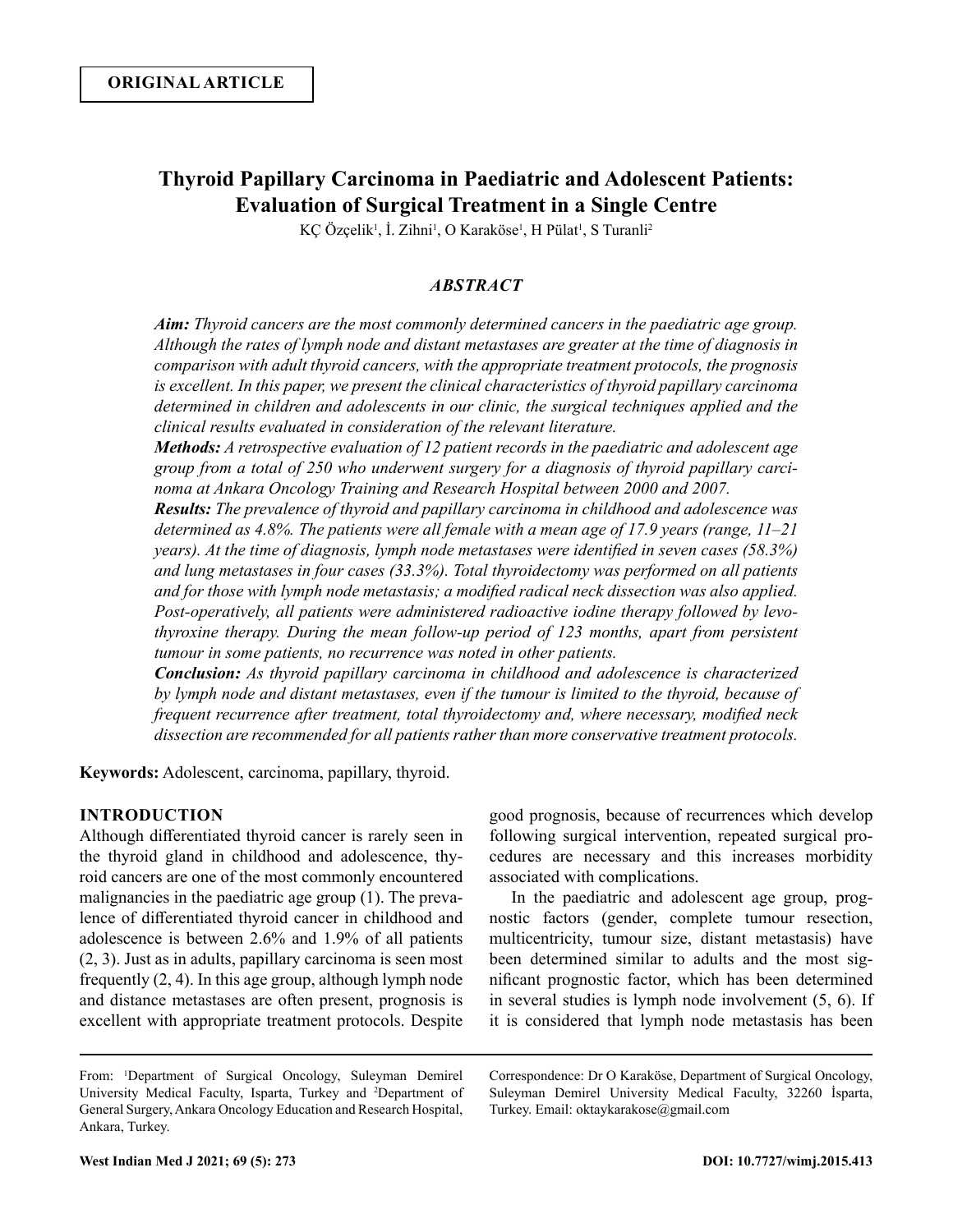determined in literature at rates of 40%–80%, aggressive surgical procedures are at the forefront of treatment in this age group.

The aim this study was to present the clinical characteristics, surgical techniques applied and clinical results of patients with thyroid papillary carcinoma determined in childhood and adolescence together with an evaluation of literature.

# **SUBJECTS AND METHODS**

A retrospective examination was made of the records of 12 patients aged below 21 years from a total of 250 who underwent surgery for thyroid papillary carcinoma at Ankara Oncology Training and Research Hospital, Ankara, Turkey, between 2000 and 2007.

Patient data were recorded as age, gender, lymph node and distant organ metastasis at the time of diagnosis, surgical method, tumour histopathological characteristics, TNM stage, post-operative complications, and adjuvant treatment protocols. The histopathological characteristics of the tumour include size, extra-thyroid invasion, multicentricity, and lymph node involvement with vascular and capsular invasion. Tumour staging was applied according to the seven-stage TNM grading system issued by the American Joint Committee on Cancer.

In patients where cervical lymph node metastasis was suspected clinically or from imaging, a fine needle biopsy was taken from the lymph node. In cases where cervical lymph node metastasis was determined, total thyroidectomy together with modified radical neck dissection was applied in the same session. Radioactive iodine (RI) treatment was started 6 weeks post-operatively in accordance with the American Thyroid Association (ATA) guidelines. After RI therapy, all patients were followed up with thyroid-stimulating hormone (TSH) suppression therapy with levothyroxine, again in accordance with ATA guidelines (7).

Thyroid function and thyroglobulin tests were applied at regular 3-month intervals throughout the follow-up period, and thyroid and neck ultrasonography was applied at 6-month intervals. When necessary, other imaging methods (cervical tomography, positron emission tomography and whole body bone scintigraphy) were applied. Apart from the lesions determined at the time of diagnosis, local involvement and distant organ involvement emerging after the first 6 months were accepted as progression, and lesions and distant organ involvement persisting from the time of diagnosis were accepted as persistent disease.

## **RESULTS**

The study comprised 12 female patients aged below 21 years diagnosed with thyroid papillary cancer. The mean age at diagnosis was 17.9 years (range, 11–21 years). At the time of diagnosis, seven (58.3%) patients had lymph node metastasis and four (33.3%) patients had lung metastasis. Both lung and lymph node metastases were determined together in three patients. Total thyroidectomy was applied to five patients and total thyroidectomy together with modified radical neck dissection to seven patients with a median of 22 lymph nodes removed (min 16, max 45), of which median 6 (min 2, max 22) were determined as metastatic lymph nodes.

In the histopathological examination, the tumour was observed to have made capsular invasion at the rate of 41.7% and vascular invasion at 16.7%. While multicentricity was determined in five (41.7%) patients, it was noticeable that there was lymph node metastasis in four and lung metastasis in three at the time of diagnosis. Tumour size was determined as T3 in 41.7%, T1 in 33.3%, T2 in 11.7% and T4 in 8.3%. Lymph node metastasis alone was determined in two, lymph node and lung metastases together in two of the five T3 patients and in one of the T4 patients. Although statistical analysis could not be made because of the low number of patients, it was noticeable that with an increase in tumour size, so there was an increase in the rates of lymph node and lung metastasis.

In the post-operative period, temporary hypocalcaemia was determined in the three patients to whom total thyroidectomy with neck dissection was applied and no other complications were encountered which could have developed following thyroid surgery. At post-operative mean 6.5 weeks, the first RI treatment was initiated. Thyroid-stimulating hormone suppression therapy with levothyroxin was administered in the follow-up period. Within the mean follow-up period of 123 months, apart from persistent tumour in some patients, no recurrence was noted in other patients.

#### **DISCUSSION**

The current study was consistent with literature in that the prevalence of thyroid papillary carcinoma was determined as 4.8% in childhood and adolescence from all the age groups (2). Cervical region lymph node metastasis was investigated with imaging methods preoperatively in all patients, and fine needle biopsies were taken with cytology from suspicious lymph nodes. In several studies, lymph node metastasis in this age group has been reported at rates between 40% and 80% and in the patients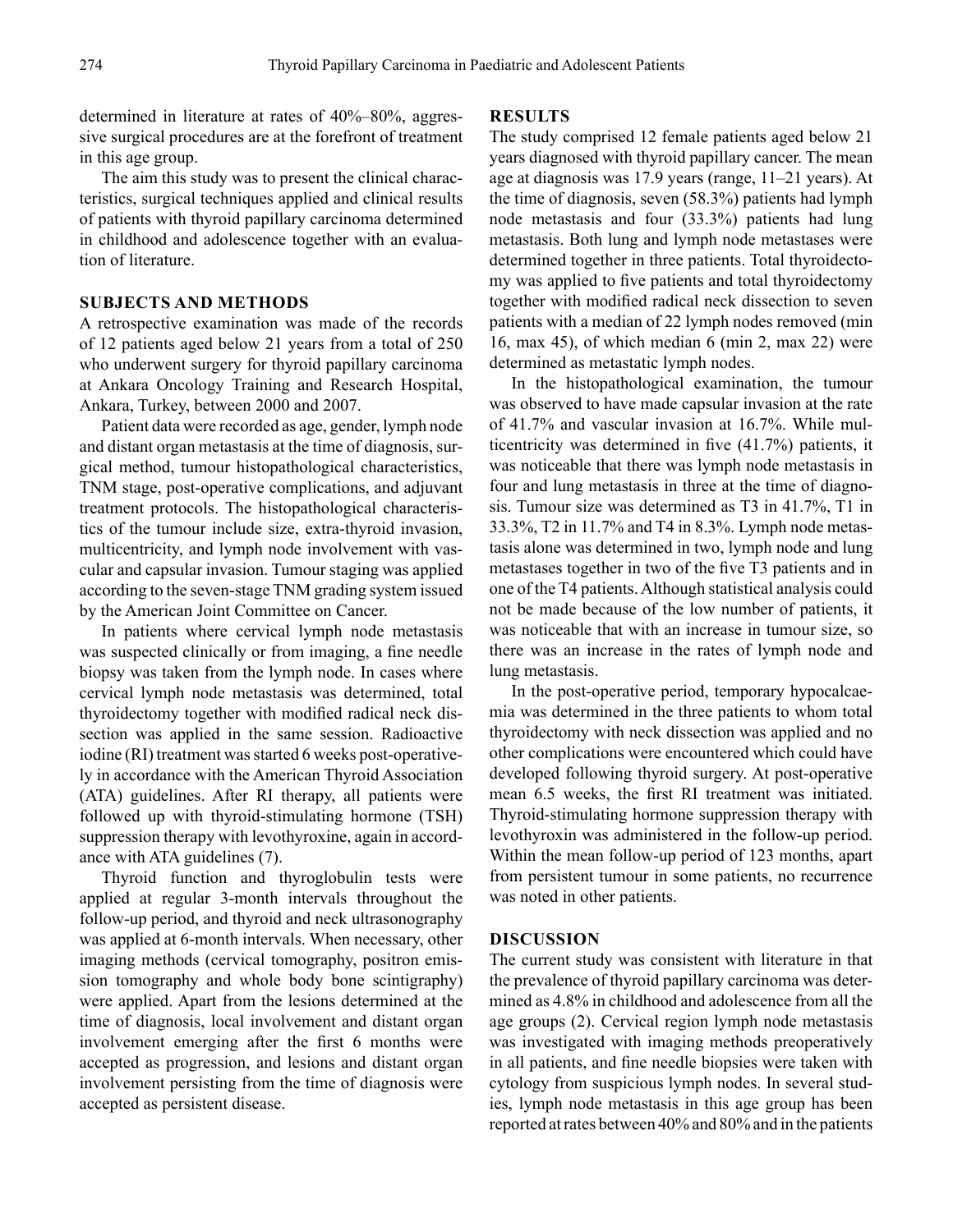of the current study, lymph node metastasis was determined at 58.3% at the time of diagnosis (8, 9). Distant organ metastasis has been reported by several authors at the rate of up to 20% in the lungs and at less than 5% in bone, and in the patients of the current study, lung involvement was observed in a third of the group and no bone metastasis was determined (10, 11). However, even though the lymph and distant organ involvement rates are high in the current study, the 10-year survival rate was 100%, which is consistent with literature (1, 8).

Just as in all age groups, thyroid papillary carcinoma in childhood and adolescence has an excellent prognosis with the appropriate treatment protocols. Although primary treatment of the disease is surgery, no consensus has been reached on surgical procedure. Several researchers have shown the optimal treatment to be total thyroidectomy followed by RI therapy and TSH suppression (2–4, 6, 12, 13). In contrast, some researchers recommend conservative treatment in cases of non-advanced disease and have reported that extended thyroid resection is not related to disease outcome (14–16). The Society of Surgical Oncology recommends lobectomy in T1N0M0 patients limited to the thyroid (17), whereas for tumours with the same characteristics, total or near total thyroidectomy is recommended by the ATA and the American Association of Clinical Endocrinologist (18). In addition, all three associations recommend total thyroidectomy in cases of multicentricity, local or surrounding tissue invasion or lymph node or distant organ metastasis.

Those recommending conservative treatment have reported that there is a lower risk of the development of complications associated with lobectomy with thyroid surgery, the recurrence rate is less than 5% and more than half of these patients could be cured with surgery (19, 20). However, in a study by Bingöl-Koloğlu *et al*, it was reported that because of recurrence after lobectomy, there was a high complication rate in re-operations (13). One of the disadvantages of lobectomy is that in the post-operative follow-up of patients, serum thyroglobulin cannot be monitored.

In patients to whom thyroid ablation has been applied, serum thyroglobulin level has high sensitivity in indicating recurrence and distant metastasis. Another disadvantage is that radioactive iodine  $(I-131)$ , which is used in scanning or the treatment of residual thyroid tissue, distant metastasis and recurrence, cannot be applied to these patients (1). To increase the efficacy of RI therapy in these patients where distant metastasis develops, especially in the lungs, excision of the

residual thyroid tissue is necessary and this increases the risk of complications. In contrast to all of these, the most important advantage of total thyroidectomy is that the risk is removed of recurrence which could develop in the contralateral thyroid tissue or microscopic tumour foci in the contralateral thyroid tissue not determined at the time of diagnosis.

Kebebew and Clark showed that in up to 85% of papillary thyroid carcinoma, microscopic tumour foci could be determined in the contralateral thyroid lobe (20). In line with this information, total thyroidectomy was applied to all the patients in the current study including two T1N0M0 patients. Although the number of patients was not sufficient for statistical analysis and the followup period was short, no post-operative distant metastasis or recurrence was determined in any patient who underwent total thyroidectomy and neck dissection because of lymph node metastasis.

#### **CONCLUSION**

Papillary thyroid carcinoma is seen rarely in childhood and adolescence but compared to adults, higher rates of local recurrence and distant metastasis are encountered. Rather than conservative treatment in these patients who have an excellent prognosis with the appropriate treatment, total thyroidectomy can be recommended to both increase the efficacy of post-operative RI therapy and avoid recurrences which could develop in the contralateral lobe, and when there is lymph node metastasis, modified radical neck dissection can be added to the total thyroidectomy.

#### **REFERENCES**

- 1. Parisi MT, Mankoff D. Differentiated pediatric thyroid cancer: correlates with adult disease, controversies in treatment. Semin Nucl Med 2007; **37:** 340–56.
- 2. Popovtzer A, Shpitzer T, Bahar G, Feinmesser R, Segal K. Thyroid cancer in children: management and outcome experience of a referral center. Otolaryngol Head Neck Surg 2006; **135:** 581–4.
- 3. Lee YM, Lo CY, Lam KY, Wan KY, Tam PK. Well-differentiated thyroid carcinoma in Hong Kong Chinese patients under 21 years of age: a 35-year experience. J Am Coll Surg 2002; **194:** 711–6.
- 4. Wada N, Masudo K, Nakayama H, Suganuma N, Matsuzu K, Hirakawa S et al. Clinical outcomes in older or younger patients with papillary thyroid carcinoma: impact of lymphadenopathy and patient age. Eur J Surg Oncol 2008; **34:** 202–7.
- 5. Wada N, Sugino K, Mimura T, Nagahama M, Kitagawa W, Shibuya H et al. Treatment strategy of papillary thyroid carcinoma in children and adolescents: clinical significance of the initial nodal manifestation. Ann Surg Oncol 2009; **16:** 3442–9.
- 6. Palmer BA, Zarroug AE, Poley RN, Kollars JP, Moir CR. Papillary thyroid carcinoma in children: risk factors and complications of disease recurrence. J Pediatr Surg 2005; **40:** 1284–8.
- 7. Cooper DS, Doherty GM, Haugen BR, Kloos RT, Lee SL, Mandel SJ et al. Revised American Thyroid Association management guidelines for